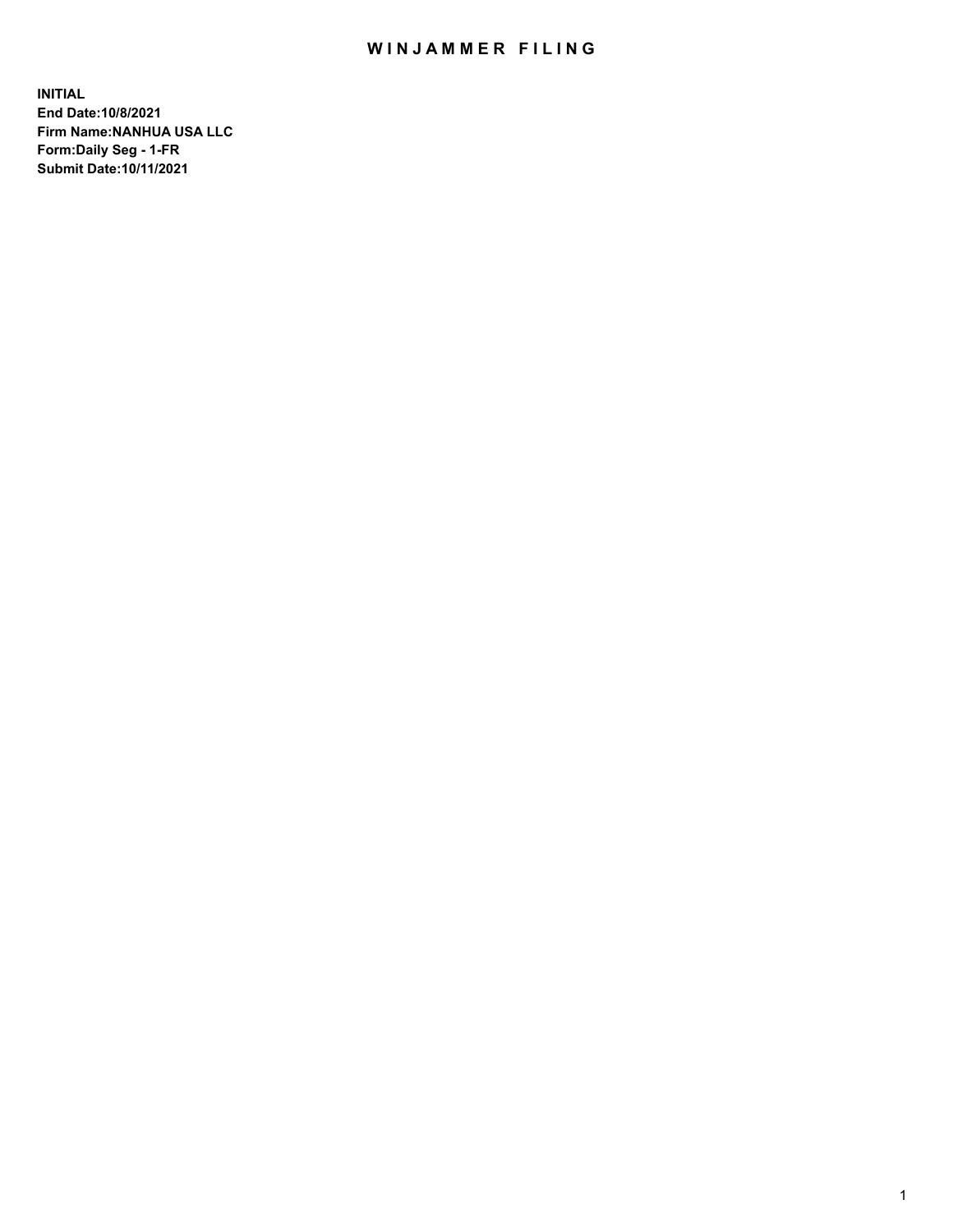### **INITIAL End Date:10/8/2021 Firm Name:NANHUA USA LLC Form:Daily Seg - 1-FR Submit Date:10/11/2021 Daily Segregation - Cover Page**

Name of Company **NANHUA USA LLC** [0010] Contact Name **Tracy Yuan** [0040] Contact Phone Number **+1 (312) 526-3930** [0060] Contact Email Address **tracy.yuan@nanhua-usa.com** [0065] FCM's Customer Segregated Funds Residual Interest Target (choose one): a. Minimum dollar amount: ; or **3,500,000** [8930] b. Minimum percentage of customer segregated funds required:% ; or **0** [8940] c. Dollar amount range between:and; or **0** [8950] **0** [8951] d. Percentage range of customer segregated funds required between:% and%. **0** [8960] **0** [8961] FCM's Customer Secured Amount Funds Residual Interest Target (choose one): a. Minimum dollar amount: ; or **100,000** [8970] b. Minimum percentage of customer secured funds required:% ; or **0** [8980] c. Dollar amount range between:and; or **0** [8990] **0** [8991] d. Percentage range of customer secured funds required between:% and%. **0** [9000] **0** [9001] FCM's Cleared Swaps Customer Collateral Residual Interest Target (choose one): a. Minimum dollar amount: ; or **0 g** b. Minimum percentage of cleared swaps customer collateral required:% ; or **0** c. Dollar amount range between:and; or **0** [9030] **0** [9031]

d. Percentage range of cleared swaps customer collateral required between:% and%. **0** [9040] **0** [9041]

Attach supporting documents CH

| [9010]                 |
|------------------------|
| [9020]                 |
| [9030] 0 [9031]        |
| 190401 <b>0</b> 190411 |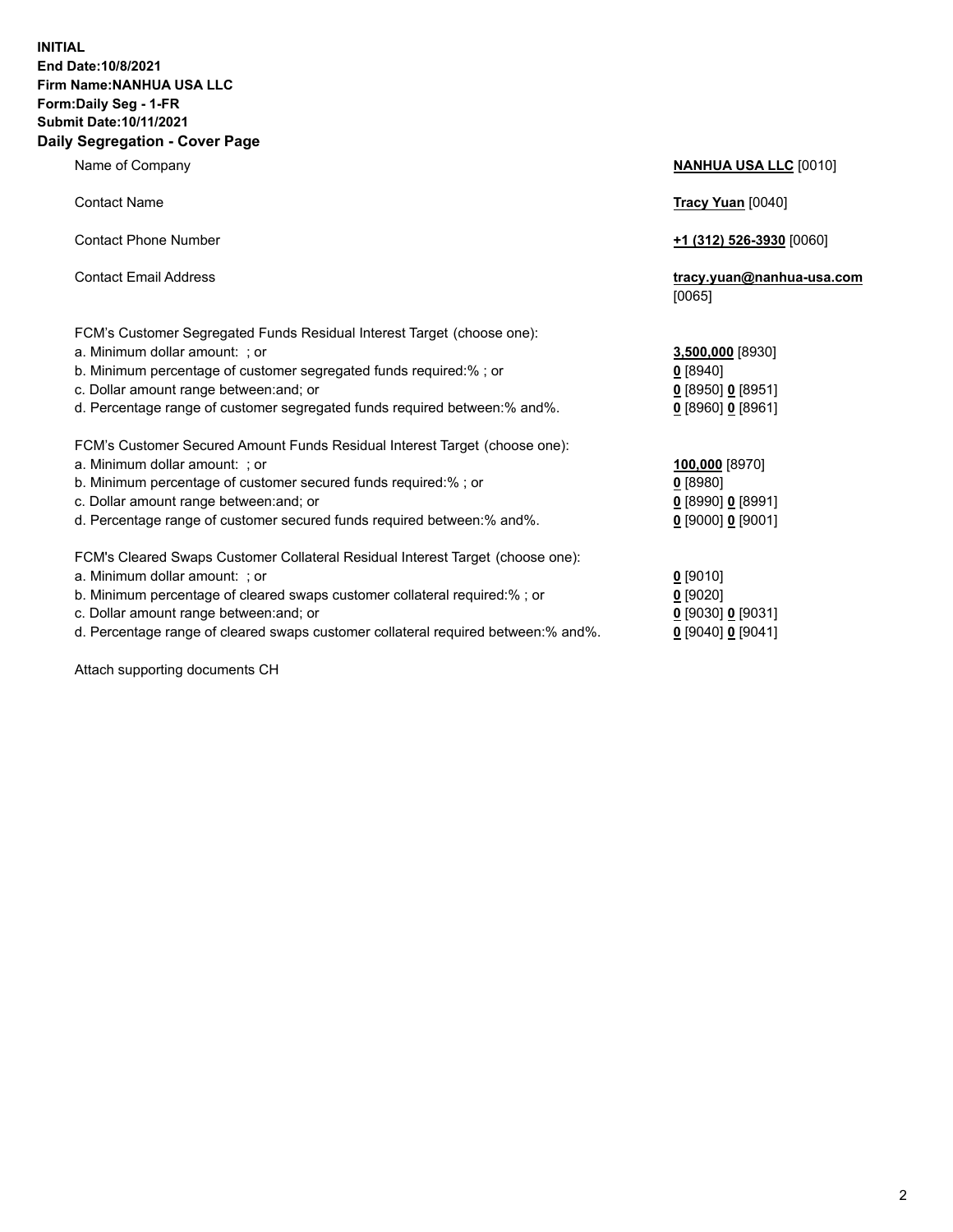## **INITIAL End Date:10/8/2021 Firm Name:NANHUA USA LLC Form:Daily Seg - 1-FR Submit Date:10/11/2021**

# **Daily Segregation - Secured Amounts**

|                | Foreign Futures and Foreign Options Secured Amounts                                         |                         |
|----------------|---------------------------------------------------------------------------------------------|-------------------------|
|                | Amount required to be set aside pursuant to law, rule or regulation of a foreign            | $0$ [5605]              |
|                | government or a rule of a self-regulatory organization authorized thereunder                |                         |
| $\mathbf{1}$ . | Net ledger balance - Foreign Futures and Foreign Option Trading - All Customers             |                         |
|                | A. Cash                                                                                     | 53 [5615]               |
|                | B. Securities (at market)                                                                   | 0[5617]                 |
| 2.             | Net unrealized profit (loss) in open futures contracts traded on a foreign board of trade   | $0$ [5625]              |
| 3.             | Exchange traded options                                                                     |                         |
|                | A. Market value of open option contracts purchased on a foreign board of trade              | $0$ [5635]              |
|                | B. Market value of open contracts granted (sold) on a foreign board of trade                | $0$ [5637]              |
| 4.             | Net equity (deficit) (add lines 1. 2. and 3.)                                               | 53 [5645]               |
| 5.<br>6        | Account liquidating to a deficit and account with a debit balances - gross amount           | 0[5651]                 |
|                | Less: amount offset by customer owned securities                                            | 0 [5652] 0 [5654]       |
|                | Amount required to be set aside as the secured amount - Net Liquidating Equity              | 53 [5655]               |
|                | Method (add lines 4 and 5)                                                                  |                         |
| 7.             | Greater of amount required to be set aside pursuant to foreign jurisdiction (above) or line | 53 [5660]               |
|                | 6.                                                                                          |                         |
| 1.             | FUNDS DEPOSITED IN SEPARATE REGULATION 30.7 ACCOUNTS<br>Cash in Banks                       |                         |
|                | A. Banks located in the United States                                                       |                         |
|                | B. Other banks qualified under Regulation 30.7                                              | 353,074 [5700]          |
| 2.             | <b>Securities</b>                                                                           | 0 [5720] 353,074 [5730] |
|                | A. In safekeeping with banks located in the United States                                   | $0$ [5740]              |
|                | B. In safekeeping with other banks qualified under Regulation 30.7                          | 0 [5760] 0 [5770]       |
| 3.             | Equities with registered futures commission merchants                                       |                         |
|                | A. Cash                                                                                     | $0$ [5780]              |
|                | <b>B.</b> Securities                                                                        | $0$ [5790]              |
|                | C. Unrealized gain (loss) on open futures contracts                                         | $0$ [5800]              |
|                | D. Value of long option contracts                                                           | 0[5810]                 |
|                | E. Value of short option contracts                                                          | 0 [5815] 0 [5820]       |
| 4.             | Amounts held by clearing organizations of foreign boards of trade                           |                         |
|                | A. Cash                                                                                     | $0$ [5840]              |
|                | <b>B.</b> Securities                                                                        | $0$ [5850]              |
|                | C. Amount due to (from) clearing organization - daily variation                             | 0[5860]                 |
|                | D. Value of long option contracts                                                           | $0$ [5870]              |
|                | E. Value of short option contracts                                                          | 0 [5875] 0 [5880]       |
| 5.             | Amounts held by member of foreign boards of trade                                           |                         |
|                | A. Cash                                                                                     | $0$ [5900]              |
|                | <b>B.</b> Securities                                                                        | $0$ [5910]              |
|                | C. Unrealized gain (loss) on open futures contracts                                         | $0$ [5920]              |
|                | D. Value of long option contracts                                                           | $0$ [5930]              |
|                | E. Value of short option contracts                                                          | 0 [5935] 0 [5940]       |
| 6.             | Amounts with other depositories designated by a foreign board of trade                      | $0$ [5960]              |
| 7.             | Segregated funds on hand                                                                    | $0$ [5965]              |
| 8.             | Total funds in separate section 30.7 accounts                                               | 353,074 [5970]          |
| 9.             | Excess (deficiency) Set Aside for Secured Amount (subtract line 7 Secured Statement         | 353,021 [5680]          |
|                | Page 1 from Line 8)                                                                         |                         |
| 10.            | Management Target Amount for Excess funds in separate section 30.7 accounts                 | 100,000 [5980]          |
| 11.            | Excess (deficiency) funds in separate 30.7 accounts over (under) Management Target          | 253,021 [5985]          |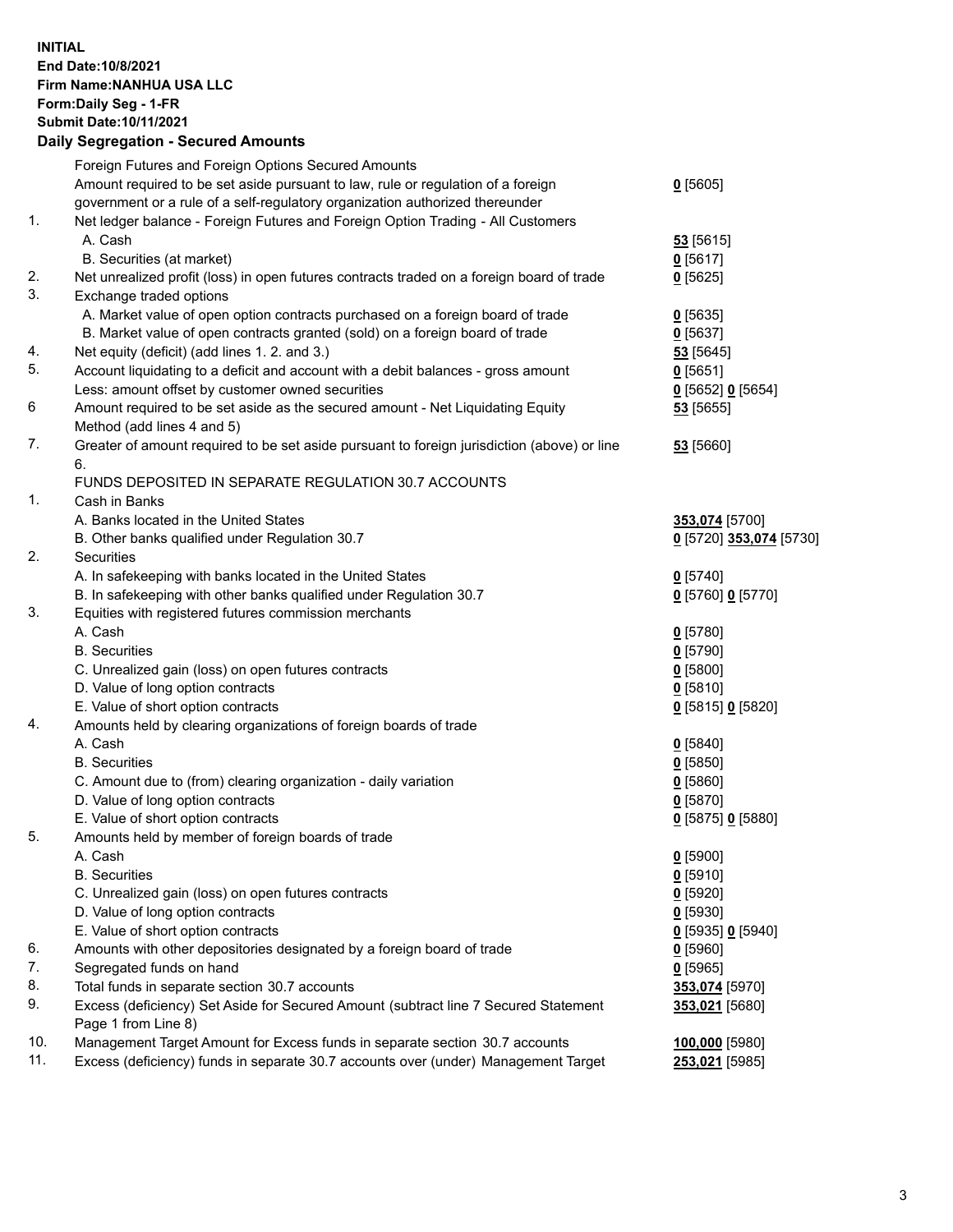**INITIAL End Date:10/8/2021 Firm Name:NANHUA USA LLC Form:Daily Seg - 1-FR Submit Date:10/11/2021 Daily Segregation - Segregation Statement** SEGREGATION REQUIREMENTS (Section 4d(2) of the CEAct) 1. Net ledger balance A. Cash **111,295,179** [5000] B. Securities (at market) **0** [5010] 2. Net unrealized profit (loss) in open futures contracts traded on a contract market **-8,466,412** [5020] 3. Exchange traded options A. Market value of open option contracts purchased on a contract market **239,602** [5030] B. Market value of open option contracts granted (sold) on a contract market **-1,831,306** [5040] 4. Net Equity (deficit) (add lines 1, 2, and 3) **101,237,063** [5050] 5. Accounts liquidating to a deficit and accounts with debit balances - gross amount **0** [5060] Less: amount offset by customer owned securities **0** [5070] **0** [5080] 6. Amount required to be segregated (add lines 4 and 5) **101,237,063** [5090] FUNDS IN SEGREGATED ACCOUNTS 7. Deposited in segregated funds bank accounts A. Cash **9,073,878** [5100] B. Securities representing investment of customers' funds (at market) **0** [5110] C. Securities held for particular customers or option customers in lieu of cash (at market) **0** [5120] 8. Margins on deposit with derivatives clearing organizations of contract markets A. Cash **105,607,611** [5130] B. Securities representing investment of customers' funds (at market) **0** [5140] C. Securities held for particular customers or option customers in lieu of cash (at market) **0** [5150] 9. Net settlement from (to) derivatives clearing organizations of contract markets **476,267** [5160] 10. Exchange traded options A. Value of open long option contracts **239,602** [5170] B. Value of open short option contracts **-1,831,306** [5180] 11. Net equities with other FCMs A. Net liquidating equity **0** [5190] B. Securities representing investment of customers' funds (at market) **0** [5200] C. Securities held for particular customers or option customers in lieu of cash (at market) **0** [5210] 12. Segregated funds on hand **0** [5215] 13. Total amount in segregation (add lines 7 through 12) **113,566,052** [5220] 14. Excess (deficiency) funds in segregation (subtract line 6 from line 13) **12,328,989** [5230] 15. Management Target Amount for Excess funds in segregation **3,500,000** [5240] 16. Excess (deficiency) funds in segregation over (under) Management Target Amount **8,828,989** [5250]

Excess